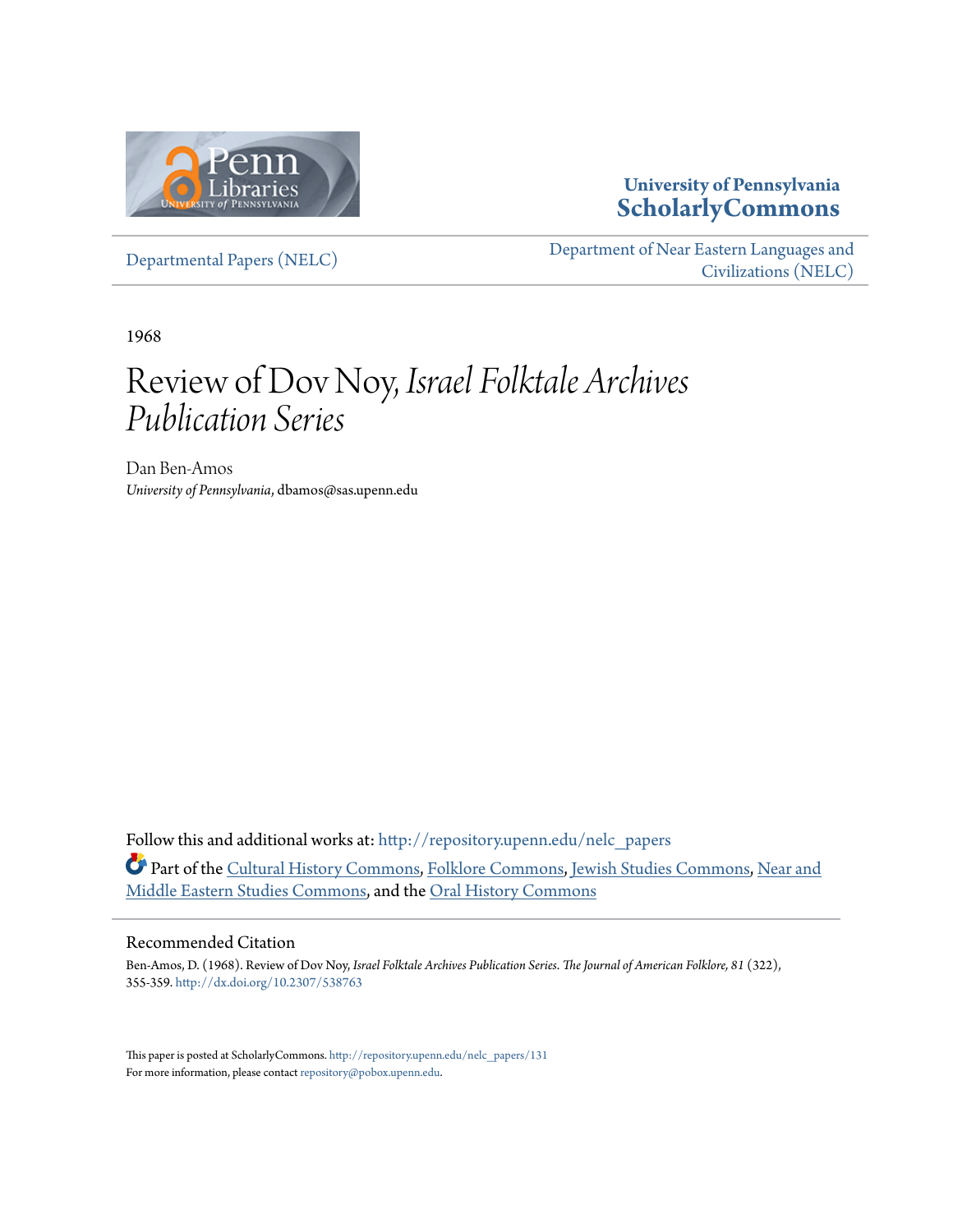### Review of Dov Noy, *Israel Folktale Archives Publication Series*

#### **Abstract**

In 1962 the Ethnological Museum and Folklore Archives of Israel initiated a new series of folktale collections. Since then, two to four volumes have appeared each year, so that the Israel Folktale Archives Publication Series now stands at the substantial number of fifteen books and booklets. In addition to the texts, each of these include notes, type and motif indexes, and summaries in English, all of which make the small volumes valuable not only to the student of Judaica but to the comparative folklorist as well.

#### **Disciplines**

Cultural History | Folklore | Jewish Studies | Near and Middle Eastern Studies | Oral History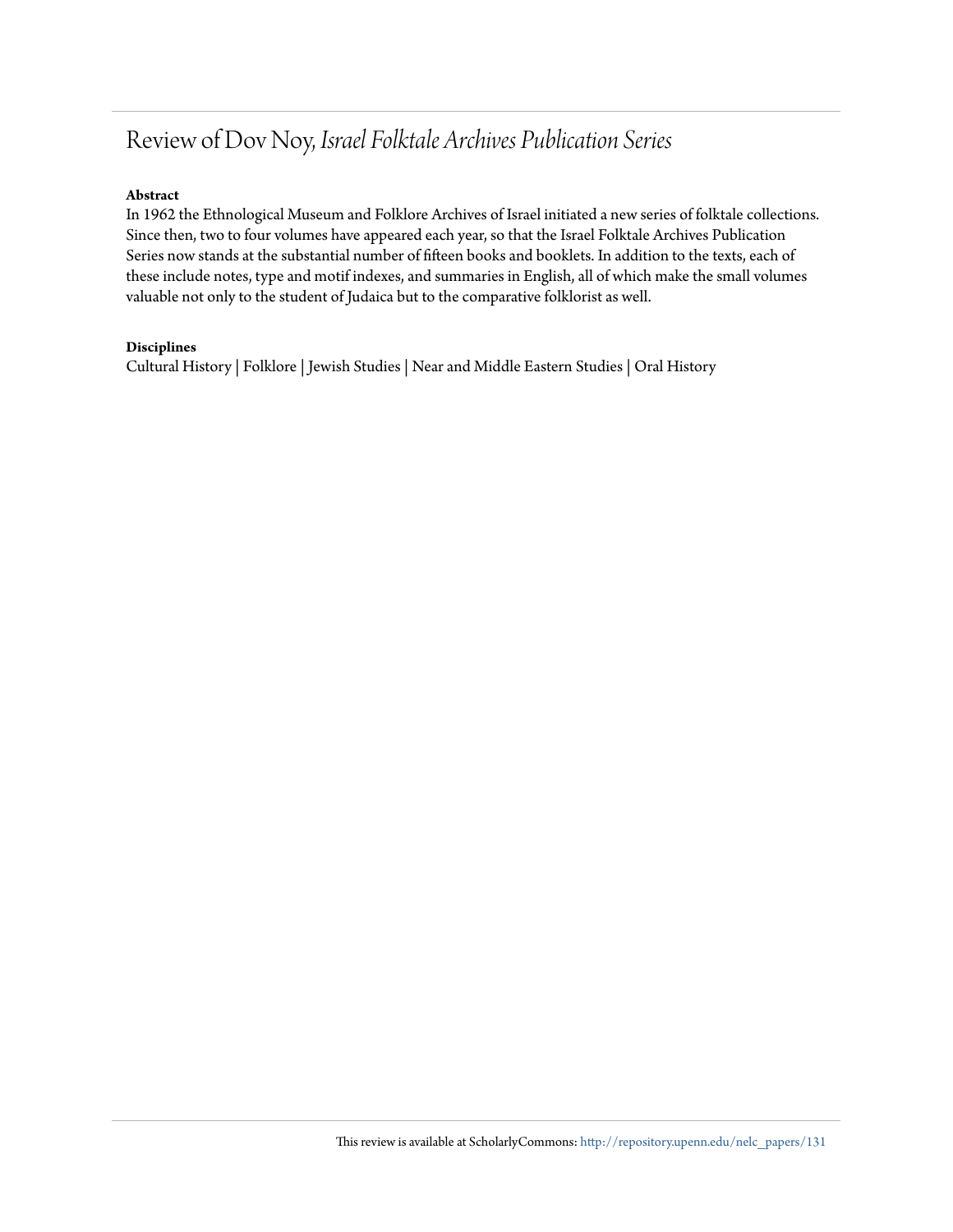INCRUSTANT SOOK REVIEWS<br>Inclusions: He has included the various journals of England and Lowland Scot-<br>In the county and shire and other volumes of English collectors, up to the Celtic Inclusions: He has included the various journals of England and Lowland Scot-<br>land, the county and shire and other volumes of English collectors, up to the Celtic<br>borders. Similarly, in Canada and in the United States he h land, the county and shire and other volumes of English collectors, up to the Celtic<br>borders. Similarly, in Canada and in the United States he has included only the ma-<br>terials of English Lowland Scottish and Scotch-Irish borders. Similarly, in Canada and in the United States he has included only the ma-<br>terials of English, Lowland Scottish, and Scotch-Irish immigrants to North America.<br>The index before us therefore has been reduced to a si

ials of English, Lowland Scottish, and Scotch-Irish immigrants to North America.<br>The index before us, therefore, has been reduced to a single and definite purpose:<br>To study the folktales of the English language tradition i The index before us, therefore, has been reduced to a single and definite purpose:<br>"To study the folktales of the English language tradition in both the British Isles and<br>North America to show what is included in the corpu "To study the folktales of the English language tradition in both the British Isles and<br>North America, to show what is included in the corpus of each country, to show the<br>frequency of occurrence and distribution of each ta North America, to show what is included in the corpus of each country, to show the<br>frequency of occurrence and distribution of each tale, and to determine, as far as pos-<br>sible what the relationship between the tales of th frequency of occurrence and distribution of each tale, and to determine, as far as pos-<br>sible, what the relationship between the tales of the two countries has been" (p. vi).<br>In the body of the work Baughman has included 2 sible, what the relationship between the tales of the two countries has been" (p. vi).<br>In the body of the work Baughman has included 371 types, with 1,652 variants, and<br>I 211 whole-number motifs, with 11,421 variants. A s In the body of the work Baughman has included 371 types, with 1,652 variants, and<br>1,211 whole-number motifs, with 11,431 variants. A simple table in the Introduction<br>reveals the varying proportions of tale types in the tw  $r_1$ ,  $211$  whole-number motifs, with  $11,431$  variants. A simple table in the Introduction reveals the varying proportions of tale types in the two countries: there are about the same number of Animal Tales, but America same number of Animal Tales, but America seems to have yielded something like<br>same number of Animal Tales, but America seems to have yielded something like<br>twice the number of Ordinary Folktales and about four times the nu same number of Animal Tales, but America seems to have yielded something like<br>twice the number of Ordinary Folktales and about four times the number of Jokes<br>and Anecdotes. The tabulations of motifs show that these are muc anno hannoer of financia fues, but finite-tal seems to have yielded solidering inc<br>twice the number of Ordinary Folktales and about four times the number of Jokes<br>and Anecdotes. The tabulations of motifs show that these ar and Anecdotes. The tabulations of motifs show that these are much more diverse in<br>distribution. For instance, under "Marvels: F200-399, Fairies and Elves" there are<br>four times the number of variants in England. On the othe distribution. For instance, under "Marvels: F200–399, Fairies and Elves" there are<br>four times the number of variants in England. On the other hand, under "X900–1899,<br>Humor of Lies and Exaggerations" there are about one bun four times the number of variants in England. On the other hand, under "X900-1899,<br>Humor of Lies and Exaggerations" there are about one hundred times more in America.<br>These are some of the more significant findings present Humor of Lies and Exaggerations" there are about one hundred times more in America.<br>These are some of the more significant findings presented in the introductory tables.<br>Some comments on the project as a whole are in order

ese are some of the more significant findings presented in the introductory tables.<br>Some comments on the project as a whole are in order. Although Baughman has<br>anned some 1.200 articles books and runs of journals for the s Some comments on the project as a whole are in order. Although Baughman has<br>scanned some 1,200 articles, books, and runs of journals for the study (and says that<br>a complete coverage of the field would take a lifetime) ther scanned some 1,200 articles, books, and runs of journals for the study (and says that<br>a complete coverage of the field would take a lifetime), there are some important<br>omissions. He has used the theses and dissertations in a complete coverage of the field would take a lifetime), there are some important<br>omissions. He has used the theses and dissertations in the Indiana University Library, but<br>apprarently he has not made use of those in other omissions. He has used the theses and dissertations in the Indiana University Library, but<br>apparently he has not made use of those in other universities. For instance, my disser-<br>tation at the University of Kentucky was no apparently he has not made use of those in other universities. For instance, my dissertation at the University of Kentucky was not covered, although the published repre-<br>sentative tales in South from Hell-fer-Sartin conta tation at the University of Kentucky was not covered, although the published representative tales in South from Hell-fer-Sartin, containing about half of the story variants, was used. The many archives in libraries and wit sentative tales in *South from Hell-fer-Sartin*, containing about half of the story variants,<br>was used. The many archives in libraries and with individuals were not surveyed. The<br>runs of current folklore magazines were exa was used. The many archives in libraries and with individuals were not surveyed. The<br>runs of current folklore magazines were examined, but not all of the short-lived ones,<br>such as *Kentucky Folklore and Poetry* and the *Bu* runs of current folklore magazines were examined, but not all of the short-lived ones,<br>such as *Kentucky Folklore and Poetry* and the *Bulletin of the Virginia Folklore Society*.<br>A journal missed was *West Virginia Folklor* such as *Kentucky Folklore and Poetry* and the Bulletin of the Virginia Folklore Society.<br>A journal missed was West Virginia Folklore (1952–1967). Some of the late-starting<br>magazines such as Northeast Folklore. Potash Kett A journal missed was *West Virginia Folklore* (1952–1967). Some of the late-starting<br>magazines such as *Northeast Folklore*, *Potash Kettle*, and the Oregon Folklore Bulletin<br>(now Northwest Folklore) may not have appeared magazines such as Northeast Folklore, Potash Kettle, and the Oregon Folklore Bulletin<br>(now Northwest Folklore), may not have appeared in time for his final revision of<br>1964. Likewise, many of the general regional musical a (now *Northwest Folklore*), may not have appeared in time for his final revision of 1964. Likewise, many of the general, regional, musical, and literary monthlies and quarterlies were not scanned—though as the compiler say 1964. Likewise, many of the general, regional, musical, and literary monthlies and quarterlies were not scanned—though, as the compiler says, it would have taken a lifetime to cover the entire field. 1964. Likewise, many of the general, regional, musical, and literary monthlies and quarterlies were not scanned—though, as the compiler says, it would have taken a lifetime to cover the entire field.<br>As it stands we have a

etime to cover the entire field.<br>As it stands we have a usable but not perfect type and motif index of England and<br>orth America, one cited by Stith Thompson for the more detailed coverage of Anglo-As it stands we have a usable but not perfect type and motif index of England and<br>North America, one cited by Stith Thompson for the more detailed coverage of Anglo-<br>American folktale materials. It may be the best of this North America, one cited by Stith Thompson for the more detailed coverage of Anglo-<br>American folktale materials. It may be the best of this kind we can hope to have<br>for some time. North America, one cited by Stith Thompson for the more detailed coverage of Anglo-<br>American folktale materials. It may be the best of this kind we can hope to have<br>for some time.

West Virginia Wesleyan College Contract Contract CEONARD ROBERTS Buckhannon, West Virginia

#### Israel Folktale Archives Publication Series, General Editor, Dov Noy.

 In 1962 the Ethnological Museum and Folklore Archives of Israel initiated a new series of folktale collections. Since then, two to four volumes have appeared each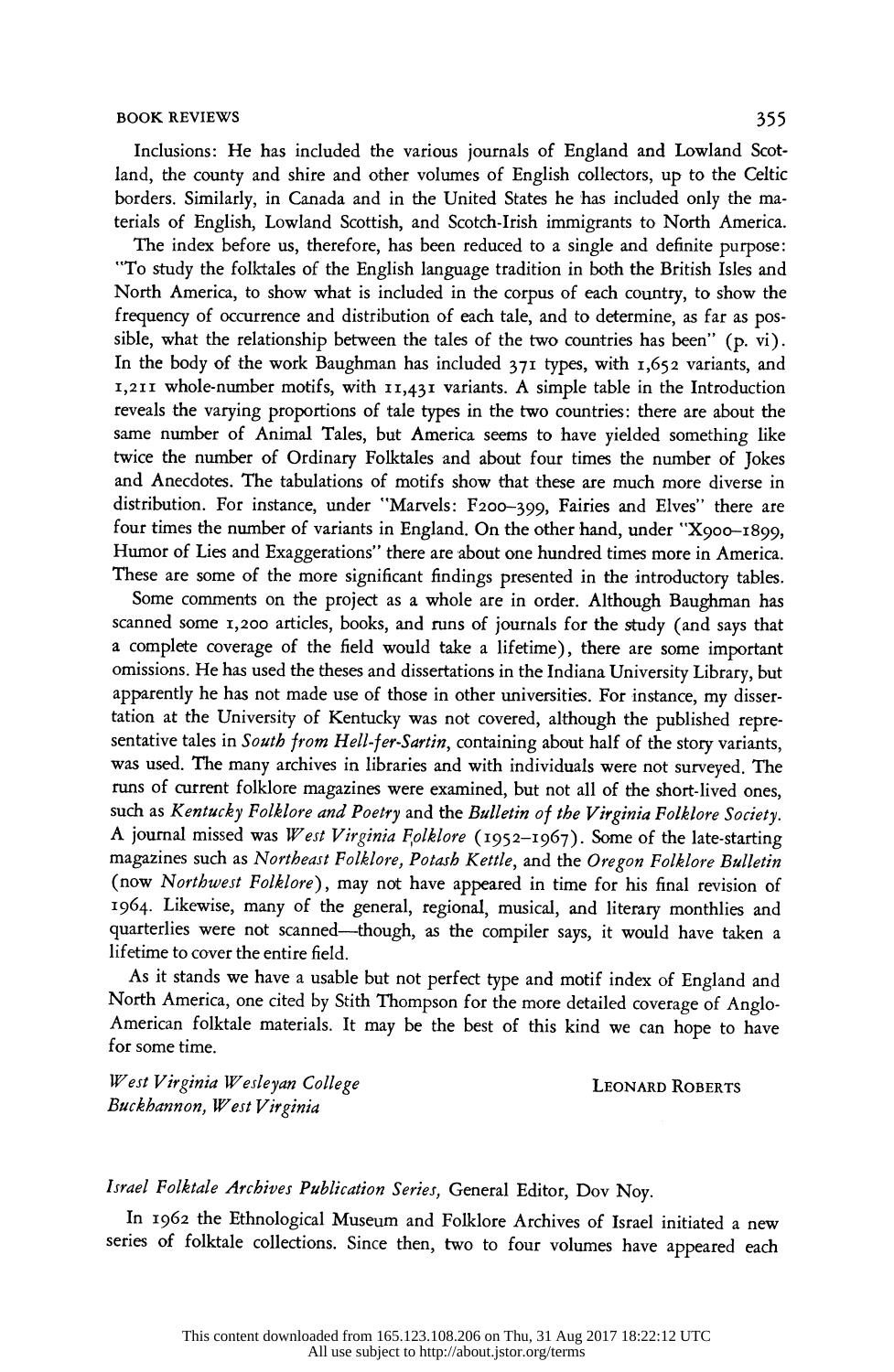year, so that the Israel Folktale Archives Publication Series now stands at the sub-<br>stantial number of fifteen books and booklets. In addition to the toute oach of these year, so that the Israel Folktale Archives Publication Series now stands at the substantial number of fifteen books and booklets. In addition to the texts, each of these includes notes, type and motif indexes, and summaries in English, all of which make includes notes, type and motif indexes, and summaries in English, all of which make<br>the small volumes valuable not only to the student of Judaica but to the comparative<br>folklorist as well the small volumes valuable not only to the student of Ju<br>folklorist as well.

 The collecting of these tales started in i955 under the direction of Dov Noy. His project has had a dual purpose: first, the salvage of the folklore of incoming Jewish ethnic groups before drastic cultural change wipes it out completely, and second, the classification of these texts on a systematic basis in order to make them available to further research. Ultimately, Dov Noy intends to explore the thematic continuity of Jewish folklore, the similarities between the traditions of geographically remote Jewish Jewish folklore, the similarities between the traditions of geographically remote Jewish<br>communities, and the relationships between the folklore of the Jews and that of the<br>people among whom they live communities, and the relationships between the folklore of the Jews and that of the<br>people among whom they live.<br>To sekiave these seeks New has apparited a network of volunteer sellectors who

people among whom they live.<br>To achieve these goals Noy has organized a network of volunteer collectors who<br>devote themselves to the accurate recording of oral traditions. (For a recent report on To achieve these goals Noy has organized a network of volunteer collectors who<br>devote themselves to the accurate recording of oral traditions. (For a recent report on<br>the process of this project ase Doy New "Collecting Fol the progress of this project see Dov Noy, "Collecting Folktales in Israel: Ten Years of a Project," In the Dispersion, VII [1967], 151-167.) The majority of the most active collectors are teachers, community workers, clerks, and occasional writers who have ample opportunity to contact informants from various ethnic groups in the course of their own work. The quantity of texts they have recorded illustrates their devotion to this project: more than ten of these amateur folklorists have collected 150 tales each.<br>The present Israel Folktale Archives Publication Series is one of the outlets through

this project: more than ten of these amateur folklorists have collected 150 tales each.<br>The present Israel Folktale Archives Publication Series is one of the outlets through<br>hich these texts are made available to intereste which these texts are made available to interested readers. So far, over 280 tales have appeared in this form, and, since in most cases they are recorded from immigrant in formants, they represent more than twenty-two countries, ranging from Russia to Ye men. Most of them, however, originated from Mediterranean and Near Eastern coun tries, including those from various ethnic groups who have lived in Israel for many years, such as Druzes, Samaritans, local Arabs, and Ashkenazic and Sephardic Jews.

 There are three types of collections in this publication series: annual anthologies, regional collections, and selections from the repertoires of individual narrators. The annual anthologies are a by-product of the institution's procedures. The archivists accu annual anthologies are a by-product of the institution's procedures. The archivists accu-<br>mulate the texts submitted to them during a particular month, and only at the end of<br>this period do they clossify index and file the this period do they classify, index, and file them away. At this point, a committee of judges selects the "tales of the month." Twelve such texts constitute an annual anthology. So far five of these books have appeared: Dov Noy, A Tale for Each Month 1961, judges selects the "tales of the month." Twelve such texts constitute an annual anthol-<br>ogy. So far five of these books have appeared: Dov Noy, A Tale for Each Month 1961,<br>IEAPS (No. 1) Haifa, 1962: Dov Noy, A Tale for Eac ogy. So far five of these books have appeared: Dov Noy, *A Tale for Each Month* 1961,<br>IFAPS (No. 1) Haifa, 1962; Dov Noy, *A Tale for Each Month* 1962, IFAPS (No. 3),<br>Haifa, 1962: Ziporah Kagan, *A Tale for Each Month* 196 IFAPS (No. 1) Haifa, 1962; Dov Noy, *A Tale for Each Month* 1962, IFAPS (No. 3),<br>Haifa, 1963; Ziporah Kagan, *A Tale for Each Month* 1963, IFAPS (No. 6), Haifa,<br>1961: Ziporah Kagan, *A Tale for Each Month 1964*, IFAPS (No. Haifa, 1963; Ziporah Kagan, *A Tale for Each Month* 1963, IFAPS (No. 6), Haifa,<br>1964; Ziporah Kagan, *A Tale for Each Month* 1964, IFAPS (No. 9), Haifa 1965;<br>2nd Dov Nov. *A Tale for Each Month 1*966, IEAPS (No. 11), Haifa 1964; Ziporah Kagan, A Tale for Each Month 1964, IFAPS (No. 9), Haifa 1965; and Dov Noy, A Tale for Each Month 1965, IFAPS (No. 11), Haifa, 1966. Each col lection contains biographical data about both collectors and informants and, occasionally, descriptions of the narrating circumstances themselves. Theoretically, such a serial pub lication might have had significant value; if the judging committee had established its criteria with sufficient care, these small volumes could have provided an adequate sample of the art of storytelling in a particular culture and time or could have reflected the nature of the tales received by the Archives during a certain year. Unfortunately, no such standards had been formulated. The selection, as Dov Noy has pointed out, is nature of the tales received by the Archives during a certain year. Unfortunately, no<br>such standards had been formulated. The selection, as Dov Noy has pointed out, is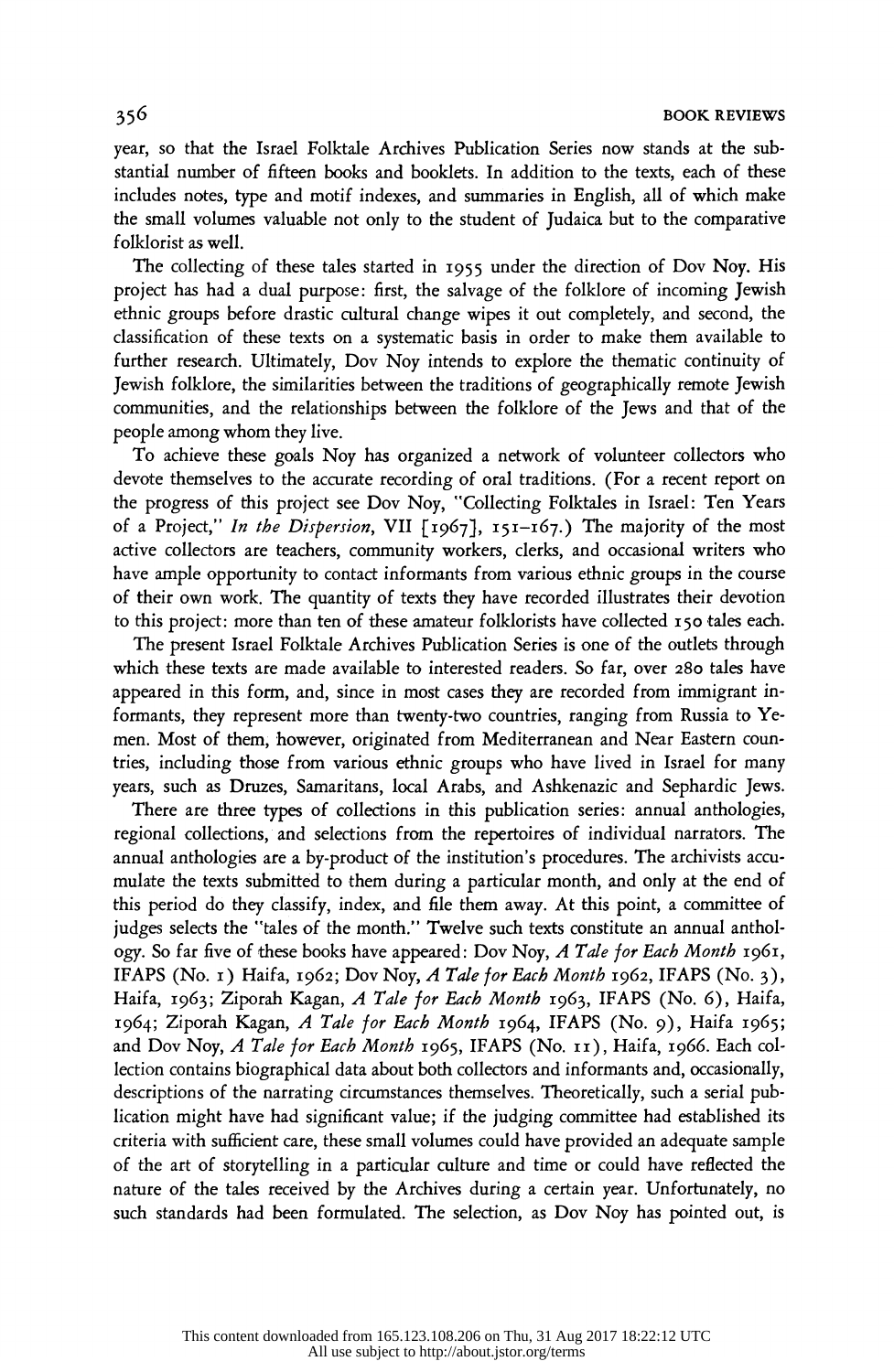# BOOK REVIEWS 357

 often accidental and subjective, and thus the potential value of this type of collection orten accidental and subjective, and thus the potential value of this type of<br>remains to be explored.<br>The second time of book in this series is the regional collections of to

mains to be explored.<br>The second type of book in this series is the regional collections of tales. They<br>marise a selection of tales recorded by a single collector, who owing to his posi-The second type of book in this series is the regional collections of tales. They<br>comprise a selection of tales recorded by a single collector, who, owing to his posi-<br>tion was able to contact many parators in that area. T comprise a selection of tales recorded by a single collector, who, owing to his position, was able to contact many narrators in that area. The regionality of these collections implies neither a higher preponderance of local legends nor any ethnic homogeneity of these traditions. Thus, for example, Zalman Baharav's Sixty Tales: Collected from Narrators in Ashkelon (ed. Dov Noy, IFAPS, No. 5, Haifa 1964) includes mainly Narrators in Ashkelon (ed. Dov Noy, IFAPS, No. 5, Haita 1964) includes mainly<br>North African, Asian, and European Märchen and has little to do with local traditions<br>about the ancient situaf Ashkelon North African, Asian, and European *Märchen* and has little to do with local traditions<br>about the ancient city of Ashkelon.<br>Other regional calledians are Jacob Asituth The Twee that Alexanded Taux (ed. Day.

about the ancient city of Ashkelon.<br>Other regional collections are Jacob Avitsuk, *The Tree that Absorbed Tears* (ed. Dov<br>Noy, IFAPS, No. 7, Haifa, 1965); Eliezer Marcus, *Min ha-Mabua (From the Foun*-Other regional collections are Jacob Avitsuk, T*he Tree that Absorbed Tears* (ed. Dov<br>Noy, IFAPS, No. 7, Haifa, 1965); Eliezer Marcus, *Min ha-Mabua (From the Foun-*<br>tainhard): Forty Form Folktales Collected by the Washnim tainhead); Forty Four Folktales Collected by the "Mabuim" School-pupils (IFAPS, No. 12, Haifa, 1966), and Samuel Zanvel Pipe, Twelve Folktales from Sanok (ed. Dov Noy, IFAPS, No. 15, Haifa, 1967). These last two books require special atten-No. 12, Haifa, 1966), and Samuel Zanvel Pipe, *Twelve Folktales from Sanok* (ed.<br>Dov Noy, IFAPS, No. 15, Haifa, 1967). These last two books require special atten-<br>tion tion.

Min ha-Mabua is a collection of tales recorded by the pupils of a regional school in the Northern Negev from their parents. Methodologically such a project could serve as a pilot study to locate potential informants and illustrate the dynamics of folklore in the interactions between parents and children. Pedagogically it is an example of applied folklore at its best. In a situation of cultural change, such as immigration, children confront the inevitable conflict between school and home. Whereas the school education stands for modernization and progress, the culture of the family circle is likely to represent tradition and backwardness. Thus, by initiating such a collecting project, the teachers provide the sanction of modernization for the traditional literature and help to bridge the gap between school and home and reduce the tensions of cul tural change. If the concept of applied folklore is to have any meaning, such a project is definitely one of its better examples.

 Twelve Folktales from Sanok is the only collection in this series the texts of which were not recorded in Israel. Sanok is a town in Galicia, Poland. This exception was made in order to commemorate Samuel Zanvel Pipe, a Jewish folklorist who was killed by the Nazis in 1943 in Poland. Pipe was a student of Y. L. Cahan. The letters his teachers sent him appeared in Studies in Yiddish Folklore (ed. Max Weinreich [New York, 1952], pp. 316-351). By the outbreak of the Second World War he had been an accomplished scholar who had already published several articles in Yiddish about Jewish folksongs and children games. His only essay in English is "Napoleon in Jewish Folklore" (Yivo Annual of Jewish Social Science, I [1946], 294-304). The present booklet contains some texts which were published previously in Yiddish and others which are taken from a manuscript in the possession of Pipe's brothers.

 The third group of publications in this series consists of selections from the reper toires of individual narrators. Most of these booklets are slimmer than the rest of the collections, containing from five to, at the most, eighteen tales each. They are not intended as exhaustive studies of single informants, but rather as glimpses at the art of the narrators whose tales are filed with the Israel Folktales Archives. In some cases, the informants actually wrote down these tales from memory, as for example Miriam Yeshiva, Seven Folktales (ed. Dov Noy, IFAPS, No. 2, Haifa, 1963); Moshe Nehmad,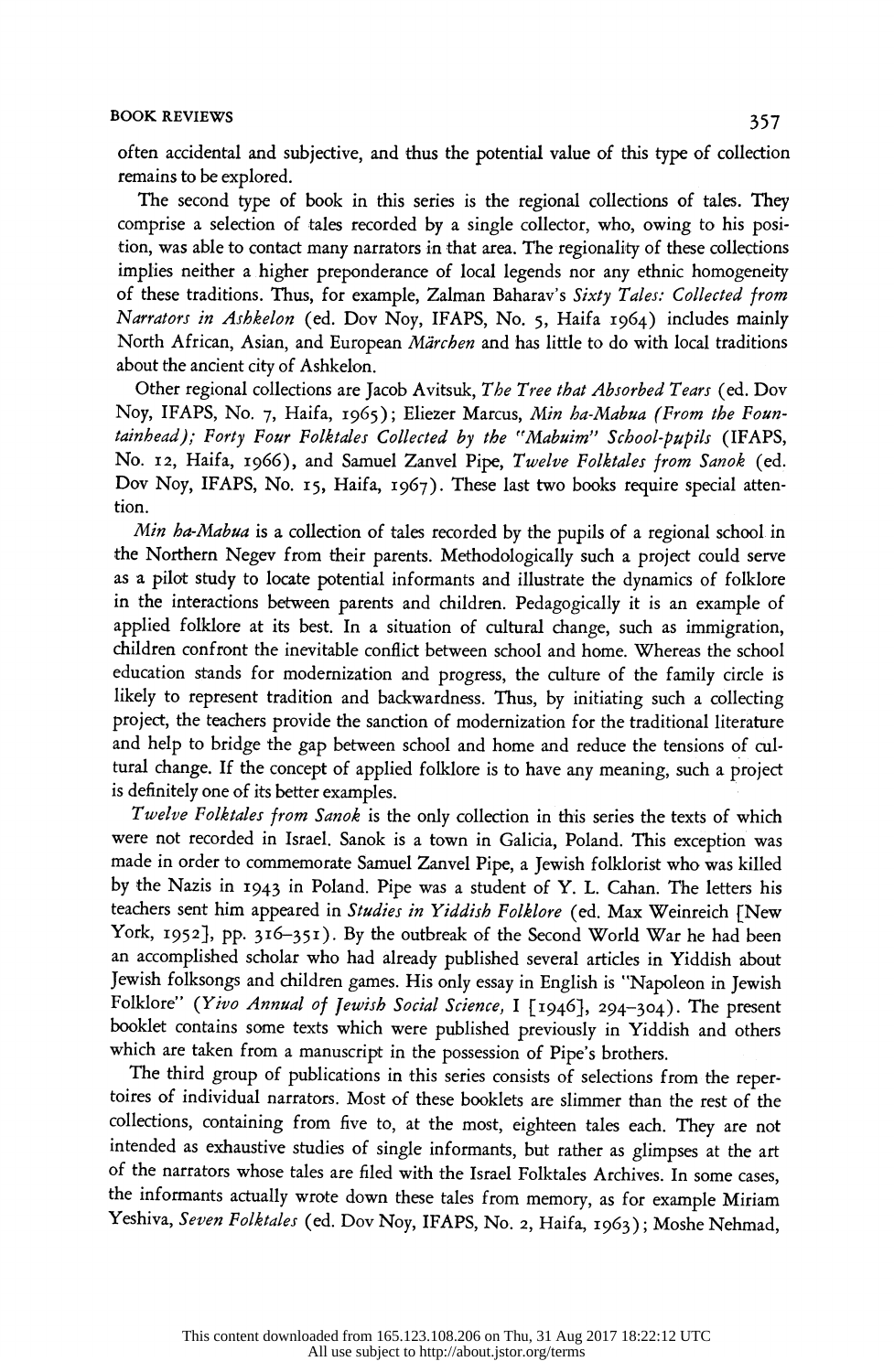BOOK REVIEWS<br>"The New Garment," in *Five Folktales from Jewish-Persian Tradition* (ed. Otto<br>Schnitzler JEAPS No. 14 Haifa 1066) and Gershon Bribram *Jewish Folk-Stories* "The New Garment," in Five Folktales from Jewish-Persian Tradition (ed. Otto<br>Schnitzler, IFAPS, No. 14, Haifa, 1966), and Gershon Bribram, Jewish Folk-Stories<br>from Hungary (ed. Otto Schnitzler, IFAPS, No. 10, Haifa, 1965). Schnitzler, IFAPS, No. 14, Haifa, 1966), and Gershon Bribram, *Jewish Folk-Stories*<br>from Hungary (ed. Otto Schnitzler, IFAPS, No. 10, Haifa, 1965). In other cases,<br>the texts were written down from actual oral partation as from Hungary (ed. Otto Schnitzler, IFAPS, No. 10, Haifa, 1965). In other cases,<br>the texts were written down from actual oral narration, as Esther Weinstein, *Grandma*<br>Esther Belgius (ed. Zingark Koon, JFAPS, No. 1 Julie 19 the texts were written down from actual oral narration, as Esther Weinstein, *Grandma*<br>Est*her Relates* (ed. Ziporah Kagan, IFAPS, No. 4, Haifa, 1964), and Yifrah Haviv,<br>Never Despair, Seven Folktales, Related by Aliza Ani Est*her Relates* (ed. Ziporah Kagan, IFAPS, No. 4, Haifa, 1964), and Yifrah Haviv,<br>*Never Despair, Seven Folktales, Related by Aliza Anidjar from Tangiers* (ed. Edna<br>Cheichel JEAPS No. 12, Haifa, 1966), Another book, Ratso Never Despair, Seven Folktales, Related by Aliza Anidjar from Tangiers (ed. Edna<br>Cheichel, IFAPS, No. 13, Haifa, 1966). Another book, Ratson Tsadaqa, S*amaritan*<br>Legends: Twelve Legends from Oral Tradition (ed. Dov. Nov. I Cheichel, IFAPS, No. 13, Haifa, 1966). Another book, Ratson Tsadaqa, S*amaritan<br>Legends: Twelve Legends from Oral Tradition* (ed. Dov Noy, IFAPS, No. 8, Haifa,<br>1965). combines both tales written down from memory and tales Legends: Twelve Legends from Oral Tradition (ed. Dov Noy, IFAPS, No. 8, Haifa,<br>1965), combines both tales written down from memory and tales recorded from other<br>informants. This particular small volume of legends is unique 1965), combines both tales written down from memory and tales recorded from other<br>informants. This particular small volume of legends is unique among all the other<br>publications in that series for it is the only collection informants. This particular small volume of legends is unique among all the other<br>publications in that series, for it is the only collection of a non-Jewish ethnic group<br>published by Archives so far publications in that series, for it is the only collection of a non-Jewish ethnic group<br>published by Archives so far.<br>The Samaritans, who practice a syncretistic religion with many Jewish elements in

blished by Archives so far.<br>The Samaritans, who practice a syncretistic religion with many Jewish elements in<br>number four hundred people at the present time. They have lived in Shechem and it, number four hundred people at the present time. They have lived in Shechem and its surroundings since the Biblical period (see II Kings  $17:24-29$ ). In fact, this is it, number four hundred people at the present time. They have lived in Shechem and<br>its surroundings since the Biblical period (see II Kings  $17:24-29$ ). In fact, this is<br>probably the only group that has lived in the land its surroundings since the Biblical period (see II Kings 17:24–29). In fact, this is<br>probably the only group that has lived in the land of Israel as a religious, social,<br>and ethnic group continuously since that time. This probably the only group that has lived in the land of Israel as a religious, social,<br>and ethnic group continuously since that time. This social-religious and geographic<br>continuity makes their folklore an extremely interest and ethnic group continuously since that time. This social-religious and geographic continuity makes their folklore an extremely interesting test case in examining the historicity of oral tradition. Thus, some of the event continuity makes their folklore an extremely interesting test case in examining the<br>historicity of oral tradition. Thus, some of the events related in their narratives can<br>be dated as far back as the fourth and sixth conta historicity of oral tradition. Thus, some of the events related in their narratives can<br>be dated as far back as the fourth and sixth centuries, whereas others are concerned<br>with relatively recent periods, such as the excep be dated as far back as the fourth and sixth centuries, whereas others are concerned<br>with relatively recent periods, such as the seventeenth and nineteenth centuries. How-<br>gyer, the transmission of these takes has not depe with relatively recent periods, such as the seventeenth and nineteenth centuries. How-<br>ever, the transmission of these tales has not depended exclusively on oral channels, for<br>many of them have parallels in Samaritan chann ever, the transmission of these tales has not depended exclusively on oral channels, for<br>many of them have parallels in Samaritan chronicles. Because of the nature of the ma-<br>terial the questions of the historicity of the many of them have parallels in Samaritan chronicles. Because of the nature of the material, the questions of the historicity of the events and the relationship between oral<br>and written texts have become a central theme in terial, the questions of the historicity of the events and the relationship between oral<br>and written texts have become a central theme in Noy's annotation, and he has omitted<br>in most cases any motif analysis of these legan in most cases any motif analysis of these legends.<br>In general, the annotation to the texts of these small publications is excellent, rich<br>In general, the annotation to the texts of these small publications is excellent, ri

most cases any motif analysis of these legends.<br>In general, the annotation to the texts of these small publications is excellent, rich<br>reference to Jewish written cources, comparisons with parallel versions filed with in reference to Jewish written sources, comparisons with parallel versions filed with the Archives, and references to similar tales in the folk literature of other languages. in reference to Jewish written sources, comparisons with parallel versions filed with<br>the Archives, and references to similar tales in the folk literature of other languages.<br>Mory often the English version of the notes arg the Archives, and references to similar tales in the folk literature of other languages.<br>Very often the English version of the notes provides the reader with summaries that<br>are too brief and do not reflect their actual qua Very often the English version of the notes provides the reader with summaries that<br>are too brief and do not reflect their actual quality. For example, the note to tale No. I<br>in Tundue Feldtales from Smah amounts to a brie are too brief and do not reflect their actual quality. For example, the note to tale No. 1<br>in Twelve Folktales from Sanok amounts to a brief comparative bibliographic essay<br>on the jetter figure in European Jewish folklore. in Twelve Folktales from Sanok amounts to a brief comparative bibliographic essay<br>on the jester figure in European Jewish folklore. The English summary, however, lists<br>only the Agree Thompson type number of this story and on the jester figure in European Jewish folklore. The English summary, however, lists<br>only the Aarne-Thompson type number of this story and its various motifs.<br>Rephase this brewity of the English sections is a result of th

ly the Aarne-Thompson type number of this story and its various motifs.<br>Perhaps this brevity of the English sections is a result of the financial problems of<br>a Archives Almost every preface to these small volumes refers to Perhaps this brevity of the English sections is a result of the financial problems of<br>the Archives. Almost every preface to these small volumes refers to the difficulties<br>which beset these publications. The budgetagy probl the Archives. Almost every preface to these small volumes refers to the difficulties<br>which beset these publications. The budgetary problems affect not only the format of<br>these booklets, but also the output of research whic which beset these publications. The budgetary problems affect not only the format of<br>these booklets, but also the extent of research which they encompass. Thus, Samaritan<br>Legands is only a fraction of the folklore of this these booklets, but also the extent of research which they encompass. Thus, Samaritan<br>Legends is only a fraction of the folklore of this group; the regional collections do not<br>represent a systematic survey of the folklore *Legends* is only a fraction of the folklore of this group; the regional collections do not<br>represent a systematic survey of the folklore in these areas, and the selections from the<br>repertaire of individual informats are t represent a systematic survey of the folklore in these areas, and the selections from the<br>repertoire of individual informants are too meager to reflect the gamut of tradition<br>these parts command. To a great extent, these c repertoire of individual informants are too meager to reflect the gamut of tradition<br>these narrators command. To a great extent, these collections only indicate the potential<br>recourses for follology recorse which ouist in these narrators command. To a great extent, these collections only indicate the potential<br>resources for folklore research which exist in Israel. We hope that in the future the<br>Israel Folktale, Archives will overcome these Israel Folktale Archives will overcome these technical difficulties and will be able to issue more complete studies of the folklore of ethnic groups, regions, and individual in-